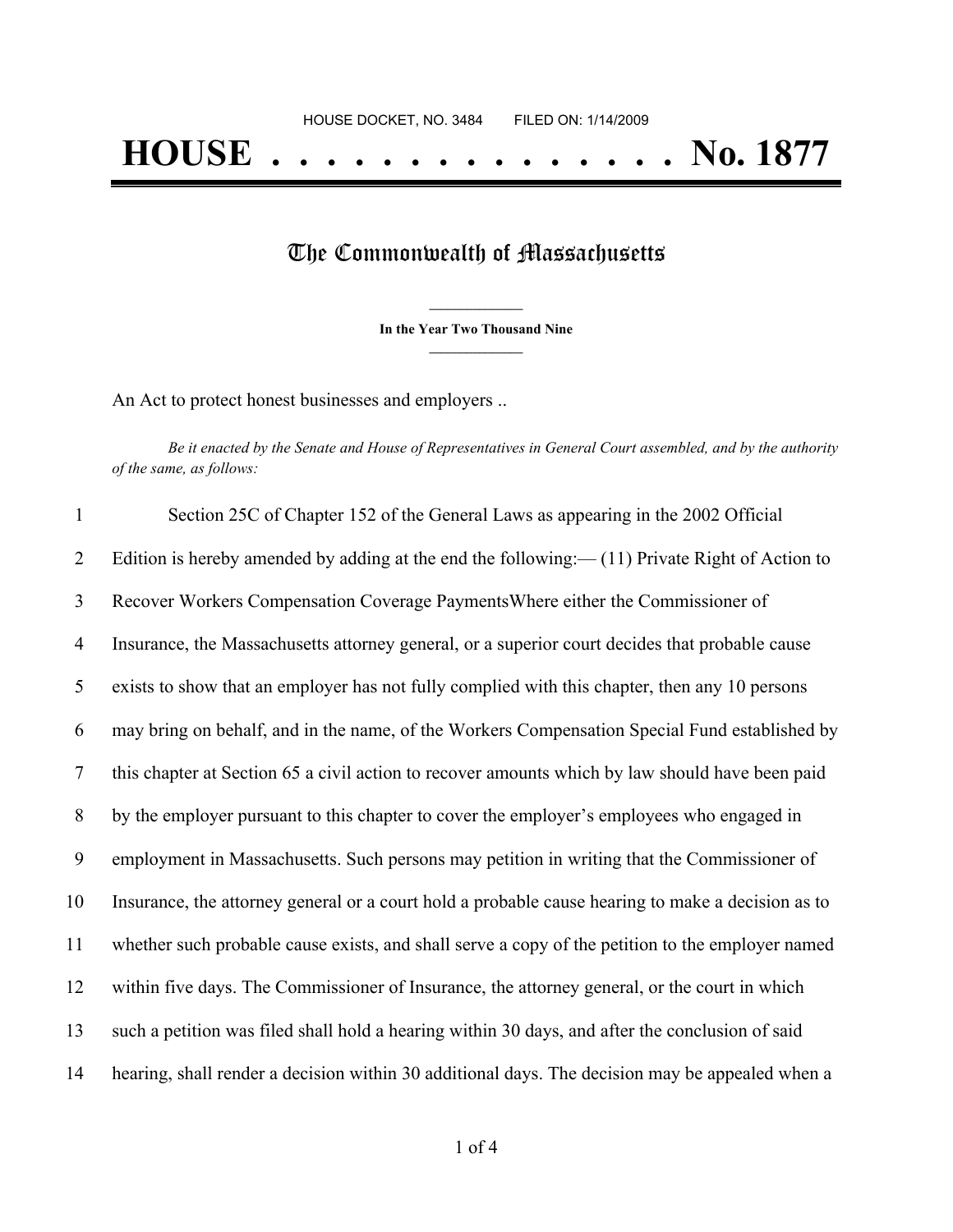cause of action filed under this section has been finally adjudicated, unless the petition is denied. At the hearing, it shall be prima facie evidence that such probable cause exists if it is shown that:i) An employee was paid any portion of wages in cash currency with no deductions or taxes withheld;ii) No accompanying pay slip or check showing the wage payment and withholdings or deductions as required in GL c. 149, Section 148 was provided;iii) An individual was misclassified as an independent contractor where the individual was in fact an employee; iv) Wages were not timely paid;v) The employer failed to withhold from the employee's wages all related state taxes; orvi) Employees have not been properly reported on GL 149, §27B certified payroll records.Nothing contained above, however, shall be construed as limiting or prohibiting in any way whatsoever other information that might be used to establish the requisite probable cause that this chapter was not fully complied with, and any information produced need not be admissible at a trial. At the probable cause hearing, it is not grounds for objecting that the information produced will be inadmissible in a trial if the information appears reasonably sufficient that it might lead to the discovery of other information that could be admissible at a trial.After the decision that such probable cause exists has been made, the persons who brought the petition shall serve a copy of the decision on any insurer that was or is entitled to collect amounts not paid and the persons shall simultaneously state any intention to file suit under this section. At least 90 days after such service, the persons may file a civil action in accord with this section. Any persons who prevail in an action filed pursuant to this section shall be entitled to recover 25 percent of the amounts unlawfully not paid or \$25,000, whichever is less, plus costs and reasonable attorneys fees, as well as an additional amount from the defendant(s) as liquidated damages equal to 25 percent of the amount not paid or \$25,000, whichever is less. Such liquidated damages are not intended to be penal or punitive, but compensatory. After an

of 4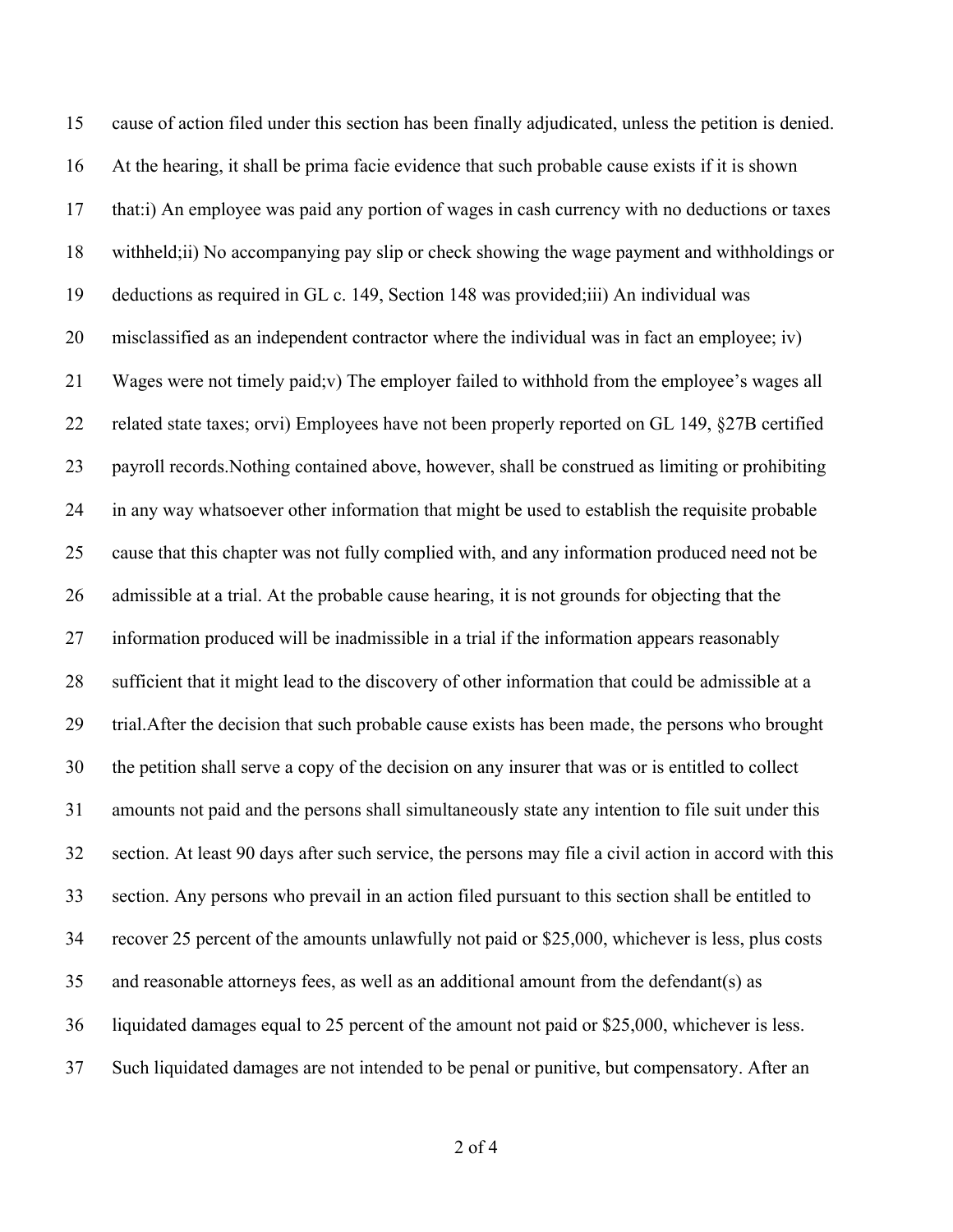action under this section is filed in a court, any insurer that failed to file a complaint or seek arbitration to recover or collect all the amounts which would have been due to the insurer from a defendant in such action shall be prohibited from attempting to recover or collect any amounts sought in the action which the insurer failed to seek to recover or collect, unless the insurer obtains the written and voluntary consent of the persons who have initiated the suit under this section. When such written consent is provided, a court may substitute the insurer as the plaintiff. When the insurer is substituted as the plaintiff, then the case shall proceed without further regard to this section or the Workers' Compensation Special Fund.No settlement made between any insured and any insurer shall be deemed to prohibit or limit an action under this section to recover other amounts that should have been paid to cover employees under this chapter and which the insurer did not recover by such settlement or otherwise.Except as provided herein and unless the insurer has been substituted in the action, any amounts recovered by the persons who filed the civil action under this section shall be deposited into the Workers' Compensation Special Fund established pursuant to section 65 of this chapter, except those amounts payable to such persons in accord with this section. Any insurer, however, who pays any claim may recover from the amounts that are deposited into the Special Fund any premium that should have been paid to that insurer which would have provided coverage for that specific claimant and claim.Nothing contained herein shall be deemed as limiting or prohibiting in any way whatsoever any political subdivision, public entity or office, for example, any division, commission, commissioner, director, attorney general, and any law enforcement entity or office, presently entitled to bring any action, criminal or civil, against a defendant(s) to an action under this section from proceeding against such defendant in any appropriate forum. The forum, court, or agency, however, may consider and offset the amounts recovered, or likely recoverable, by an

of 4